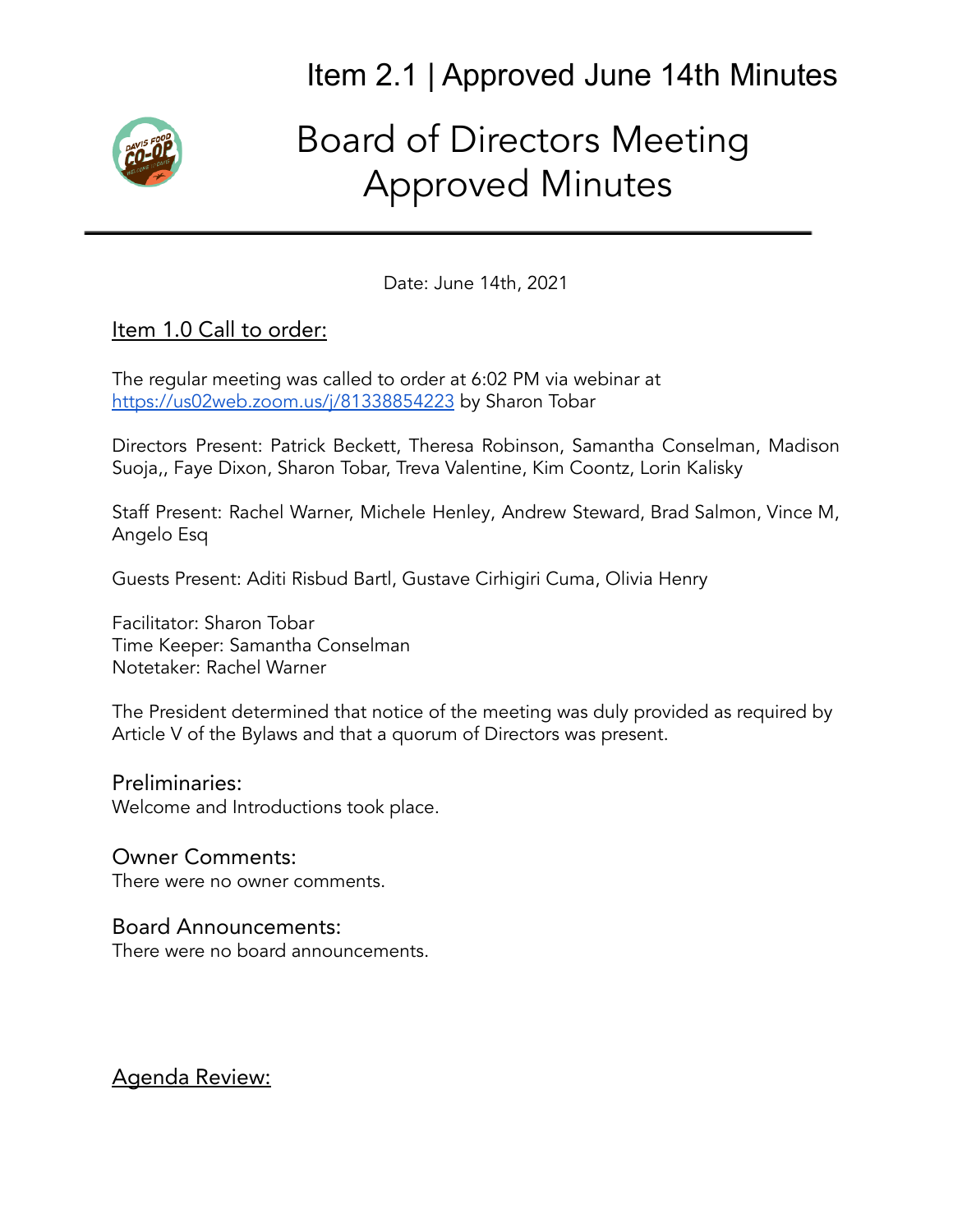Sharon motion to add time to the Agenda to debrief on the annual meeting during the President's Update. Treva moved to approve the agenda, Faye seconded the motion. All were in favor, and the motion passed unanimously.

# Item 2.0 - Consent Calendar

Sam made a motion to approve the Consent Calendar with the edit to the March minutes [see below]. Faye seconded the motion. All were in favor, and the motion passed unanimously.

Treva motioned to edit the page 2 "facilitator" to "Treva" from "Sharon Tobar".

Sam made a motion to approve item 2.1 with the above change, seconded by Treva. Motion passes with one abstention S motion to approve items 2.2-2.5 in the consent cal. Madison seconds. All approve

### Item 3.0 - President's Update

Sharon asked the Board and any guests or staff present on feedback from the Annual Meeting last month. Overall feelings were positive, especially in the facilitation provided by the Co-op staff.

# Item 3.2 - GM Operations Update and Report

Vince, on behalf of GM Laura, presented the GM Operations report and Financial Summary for June 2021 to the Board.

BREAK: The directors adjourned for break from 6:55 - 7:05 PM

### 4.0 - Decisions - New Business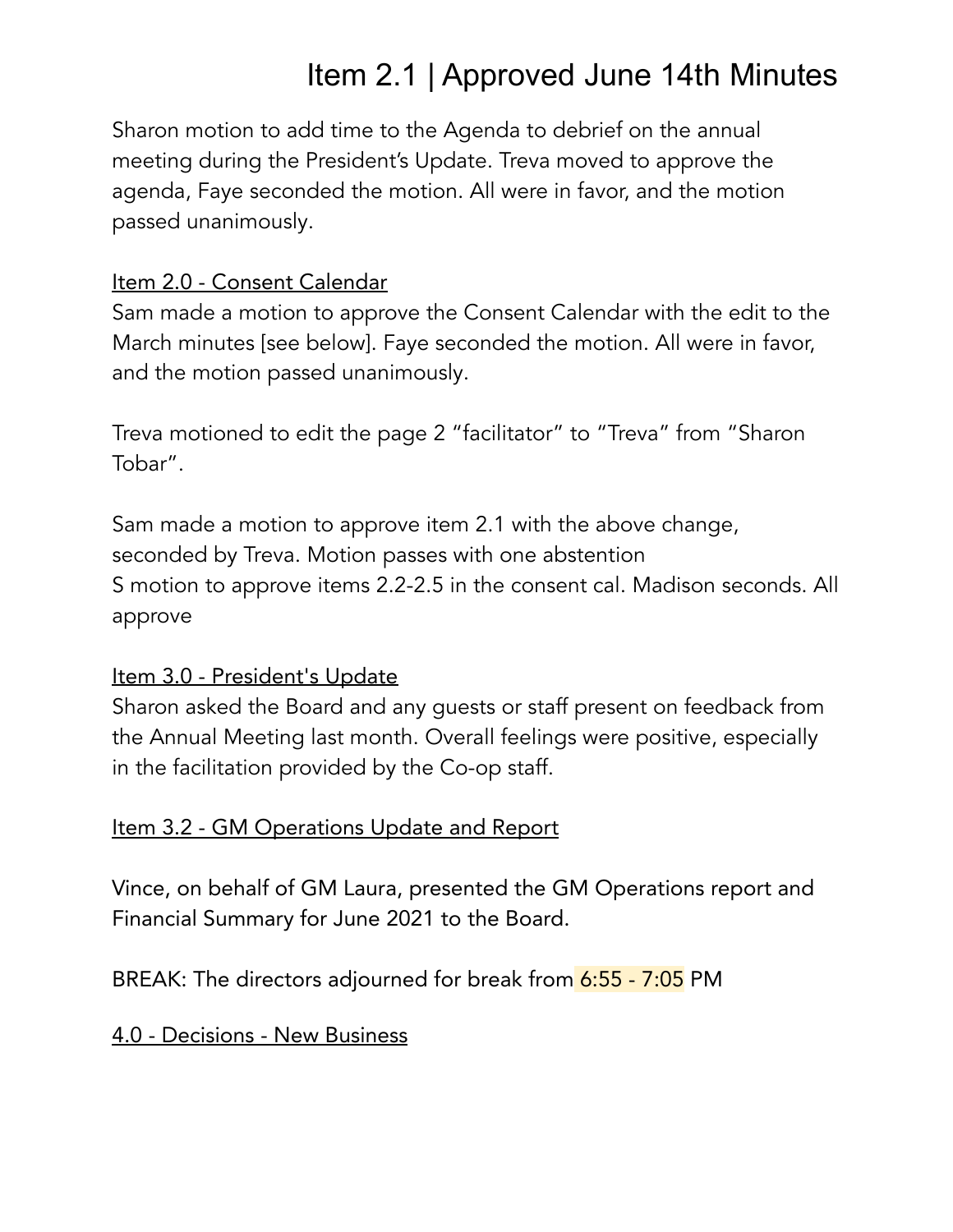# 4.1 - Certify Election Results

Faye presented the election results to the board, introducing Gustave, Angelo, and Aditi as the new directors. They will begin in July.

A new item for voting was our "Vote for Change' initiative, along with nd the 2020 annual minutes.

Sharon moved to certify elections results, Samantha seconded. 8 were in favor, 1 was absent. Motion carried.

# 4.2 - Orientation for New Board

Theresa discussed with the Board the orientation meeting with the new directors on 6/17. The meeting will be in person.

#### 4.3 - Leadership Transition Survey

Faye discussed the survey to nominate and elect the new board leadership. The survey will be circulated and a second survey will be made to vote on the members.

### 4.4 -Designate 1-year term

A one-year term position is open due to Treva leaving. Sharon moved to designate Faye Dixon for June 1 2021-July 30 2022 Treva seconded. All were in favor, the motion was carried.

### 4.5 - Farewell to Departing Directors

Sharon proposed to continue the Board discount for the departing directors for the next Board year. Sam moved to, Faye seconde

### 4.6 - Survey Review D2 & D3

The survey results for policies D2 & D3 were reviewed by the Board.